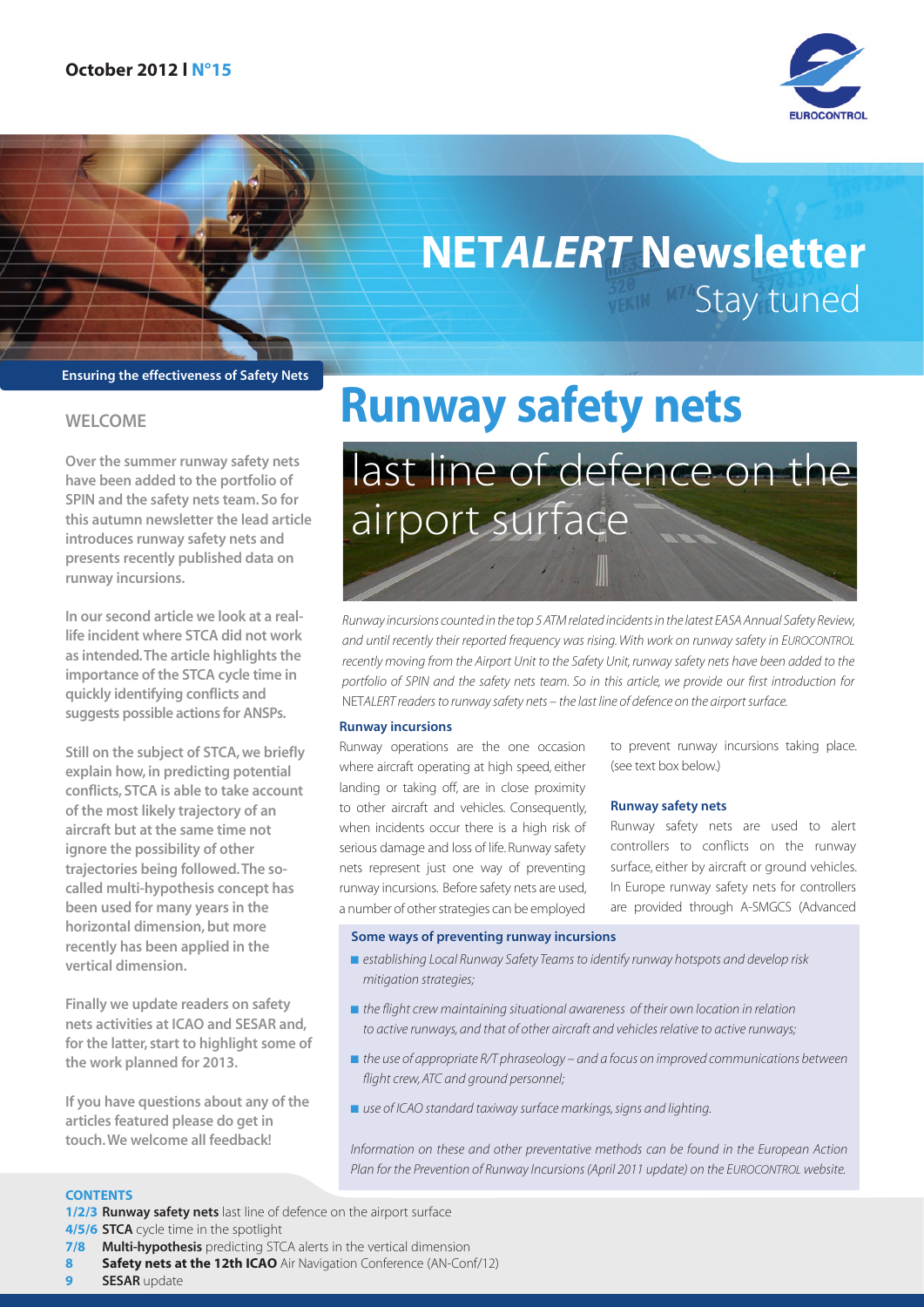### **Runway safety nets** last line of defence on the airport surface

continued

Surface Movement Guidance & Control System) Level 2. This can also provide alerts of incursions into temporarily or permanently restricted areas such as closed taxiways or Instrument Landing System (ILS) critical areas. In the United States similar systems are used, for example Airport Movement Area Safety System (AMASS) and Airport Surface Detection Equipment, Model X (ASDE-X).

There are also runway safety nets for pilots. Newer aircraft are being fitted with a Runway Awareness and Advisory System (RAAS), a software upgrade to later-model Enhanced Ground Proximity Warning Systems, which provides flight crews with information on the aircraft's position relative to an airport's runway. Also, technology such as Runway Status Lights (RWSL), which uses airport lighting to warn pilots and vehicle drivers of potentially unsafe situations, has been trialled.

#### Runway safety nets in A-SMGCS Level 2

Safety nets in A-SMGCS Level 2 detect conflicts on the runway surface. In simple terms this is achieved by defining a protected area around the runways, and defining the scenarios and rules under which alerts will be provided to controllers. The alerting parameters and dimensions of the protected area need to be set to avoid unwanted nuisance alerts but also allow enough time for controllers to react to and resolve critical alerts.

Some examples of scenarios under which an alert could be provided are shown on page 3. In practice, the exact list of scenarios will be airport specific and influenced by the layout, for example the number of runways and their orientation with respect to one another, and local ATC procedures. Additionally, the protected area could also be sized differently for different weather conditions, such as low visibility procedures, so the protected area used by the runway safety net could change during a day's operations.

An example often used to highlight how local ATC procedures influence runway safety nets is multiple line-ups for departures. In order to increase the departure rate, some

#### More about A-SMGCS

A-SMGCS is a system "providing routing, guidance and surveillance for the control of aircraft and vehicles in order to maintain the declared surface movement rate under all weather conditions within the aerodrome visibility operational level (AVOL) while maintaining the required level of safety" (ICAO Doc 9830 A-SMGCS Manual).



EUROCONTROL has defined four levels of A-SMGCS with each one offering more functionality. In brief:

■ Level 1: the controller is given the position and identity of aircraft and transponder equipped vehicles on the manoeuvring area. Having position and identity is an important advance over a traditional Surface Movement Radar (SMR) which only provides position.

■ Level 2: A-SMGCS Level 1 plus safety nets that alert the controller to potential conflicts on the runway between aircraft or aircraft and vehicles. Alerts can also be provided for incursions into temporarily or permanently restricted areas.

Levels 3 and 4, originally defined in 2003 and still requiring further validation, include functions such as different levels of conflict detection, planning and guidance as well as conflict resolution in Level 4.

airports allow two or more departing aircraft to line-up at the same time on the same runway. At such an airport, two departures lined up on the runway at the same time are not considered as a conflict situation and the runway safety net should not issue an alert. At other airports where multiple line-ups are not in operation, this same scenario would generate an alert.

By connecting the surveillance system to electronic flight strips, the A-SMGCS level 2 should provide controllers with earlier alarms as the system will know if an aircraft/vehicle has received a permission to enter the runway. It will also warn about conflicting clearances (e.g. line-up and landing clearances on the same runway at the same time).

#### Surveillance challenges

Surveillance is another challenge in introducing runway safety nets, as the performance of the alerting function is very dependent on the quality of the surveillance information it receives.

A-SMGCS uses two surveillance sources, a non-cooperative source and a cooperative source. The non-cooperative source consists of one or more SMRs and provides position information (plots) for all aircraft and vehicles, while the cooperative source provides position information and identification for aircraft and vehicles with an operating transponder/locator (multilateration is commonly used for the cooperative source). The combination of non-cooperative and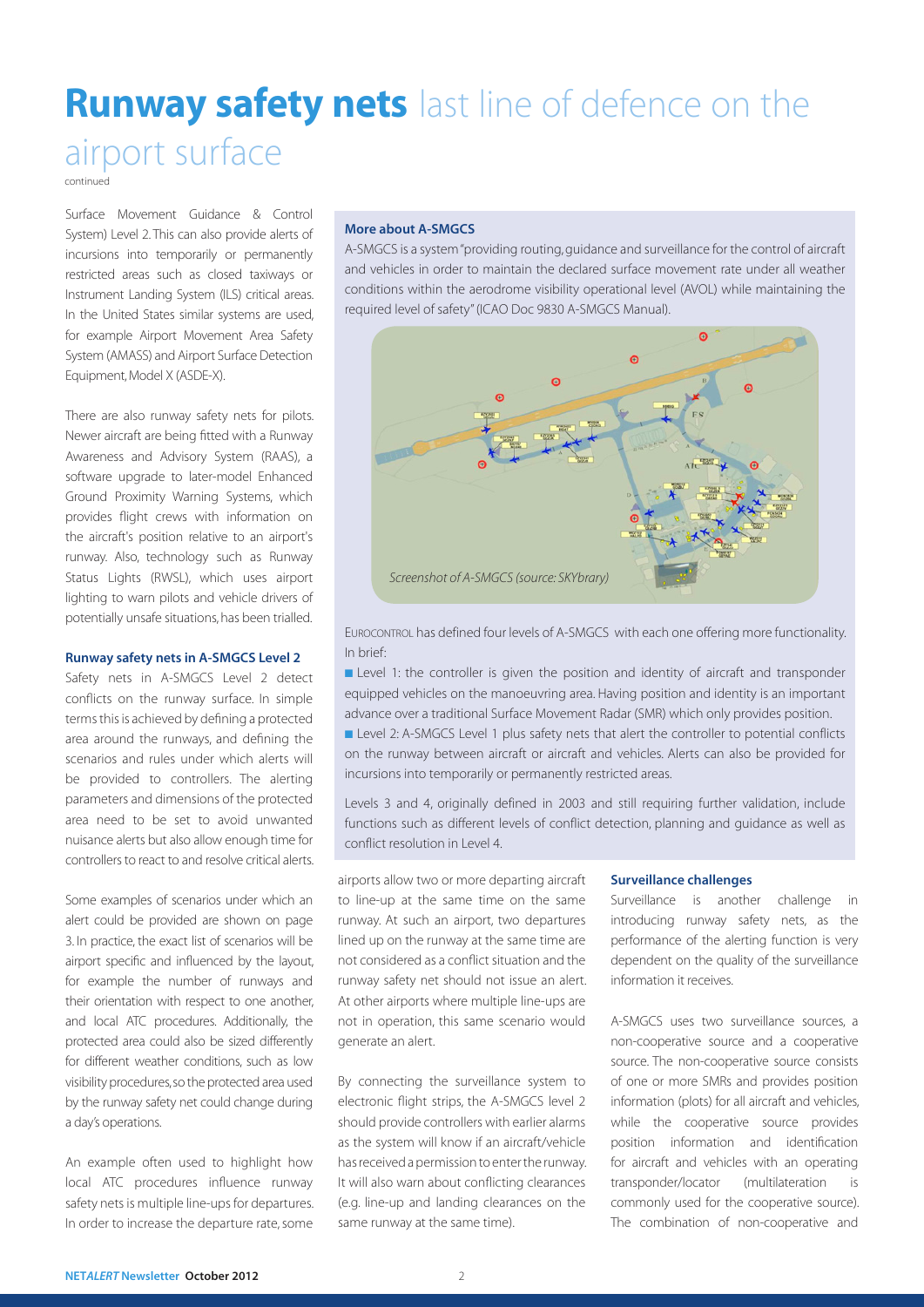### **Runway safety nets** last line of defence on the

### airport surface

continued

#### High-level examples of runway safety net alerting scenarios



cooperative ensures a surveillance picture of the entire airport surface and all aircraft and vehicles, regardless of whether they are equipped with a transponder/locator.

Experience has shown that alerts generated by false plots from the SMR can be a significant source of unwanted alerts for runway safety nets. Sources of false alerts can include precipitation

*Example 1: Aircraft or vehicle on the protected area when an arriving aircraft is a certain time from the threshold*

*Example 2: Preceding arriving aircraft which has not cleared the protected area when an arriving aircraft is a certain time from the threshold*

*Example 3: Aircraft or vehicle on the protected area and not behind a departing aircraft*

and radar reflections due to aircraft, vehicles and buildings on the airport surface. Efforts to eliminate these types of alert typically include

Additional information:

- A-SMGCS: EUROCONTROL A-SMGSC website (www.eurocontrol.int/articles/a-smgcs)
- SKYbrary: Runway incursions (www.skybrary.aero/index.php/Runway\_Incursion)
- European Action Plan on the prevention of runway incursions (http://www.skybrary.aero/bookshelf/books/151.pdf)
- ICAO: Doc 9870: Manual on the Prevention of Runway Incursions (2007) (http://www.skybrary.aero/bookshelf/books/482.pdf)

Runway incursions in Europe

How frequent are runway incursions and how does this compare to other types of ATM related incidents? This information was published in the EASA Annual Safety Review for 2011 which analysed mandatory safety data reported to EUROCONTROL. As shown in the graph below, between 2005 and 2011 runway incursions were in the top 5 ATM related incidents for EASA Member States.





#### *EASA Member States 1,2*

1 An incident can be included in more than one category (e.g. a runway incursion can also be categorised as a deviation from ATC clearances)

2 Only a fraction of ATM incidents have an ATM contribution in the chain of events.

The annual review also includes statistics on reported runway incursions per 1 million aircraft movements. The graph shows, with the exception of the preliminary data for 2011, an increasing trend in reported runway incursions. The report concludes that the

increase is due to improved awareness through the publication of the European Action Plan for the Prevention of Runway Incursions and the change of the ICAO definition of a runway incursion which effectively enlarged the scope of occurrences included.



*Rate of runway incursions by severity for 2001-2011 (incidents per 1 million aircraft movements) - EASA Member States*

modifications to the surveillance processing. However, in some cases the solution has been to introduce an additional SMR to provide extra surveillance coverage.

#### Runway safety nets and SESAR

Runway safety nets are included in SESAR Work Package 12 (airport systems). Project 12.3.2 (Enhanced Surface Safety Nets) plans to provide enhancements, for example by validating new algorithms for a complex future airport/TMA environment, and use datalink to uplink information and alerts to pilots and vehicle drivers of conflicts detected on the movement area by an enhanced A-SMGCS.

Also sub-work package 12.5 (Controller Working Position – including ground safety nets) has a project 12.5.2 (airport safety nets and wind-shear detection and alert for controllers) which intends to define and validate the HMI presentation of conflict alerts and resolution advisories to controllers.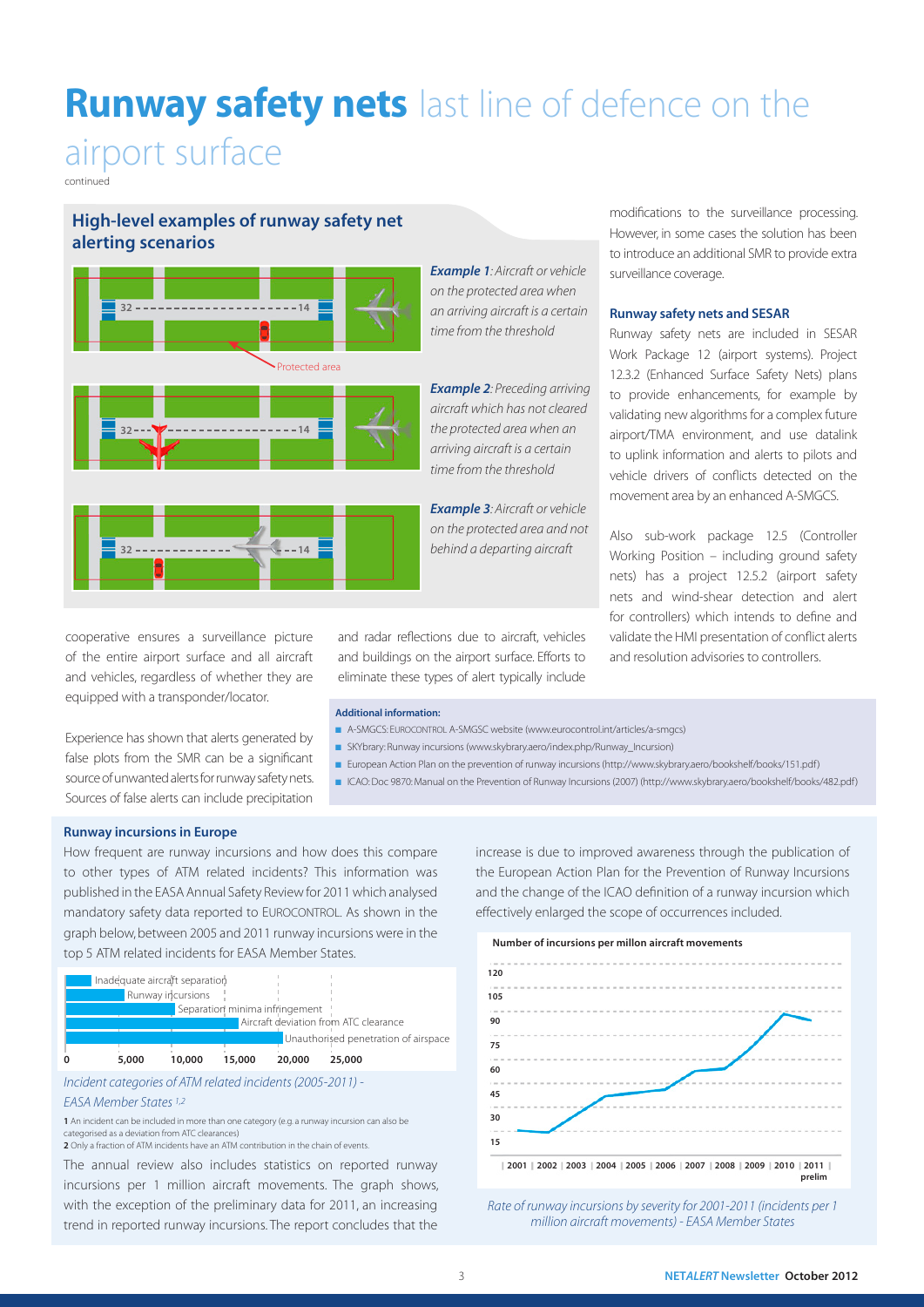## **STCA** cycle time in the spotlight



*An investigation report has recently been published into an airprox between two passenger aircraft. The report identified several contributory factors including the STCA system, which was not working as intended. A key learning point arising is that STCA cycle time is a crucial aspect of system configuration – not just look ahead time.* 

In this incident the risk of collision between the two aircraft was averted by both flight crews following their respective TCAS RAs in accordance with ICAO guidelines. The air traffic controller on duty only became aware of the conflict when the aircraft were approximately 9NM apart and before STCA alerted. He immediately instructed both aircraft to turn 30 degrees right. One aircraft followed the instruction, the other did not – most probably partly due to the timing of the

instruction coinciding with the "descend" RA. The minimum horizontal distance between the aircraft was 2.7 NM.

#### STCA set up

At the time of the incident the STCA at the ACC was configured as follows:

Warning time: the system was required to provide a STCA 'predicted conflict' alert if the separation minima between aircraft



The first aircraft (aircraft 1) checks in to the sector at FL340. The aircraft is heading northwest. Seven minutes later, the second aircraft (aircraft 2), flying on a southerly course checks in on the same frequency reporting it is climbing from FL320 to FL340. Both contacts are acknowledged by the controller, however aircraft 2 does not report reaching FL340.

Both aircraft are now at the same flight level on crossing courses. When the aircraft are separated horizontally by approximately 9 NM the controller identifies the conflict and immediately instructs aircraft 2 to make a 30 degree right turn, the instruction is acknowledged by the crew. The controller then also instructs aircraft 1 to make a 30 degree right turn, initially by using the callsign of an aircraft operated by the same company that was leaving the sector, but then corrects this. However, the crew of aircraft 1 do not respond.

Aircraft 2 contacts the controller to confirm the instruction to turn right. At the same time they receive a 'climb' TCAS RA. The controller again contacts aircraft 1 giving instructions for an immediate right turn; however it does not make the turn. It is not known whether the crew hears the instruction, but they receive a 'descend' RA which they follow, and report this to the controller.

Seven seconds after the crew of aircraft 2 receives the RA, the controller receives an STCA 'predicted conflict' warning to signify that the separation minima will be violated within the next 25 seconds. At this time the aircraft are separated horizontally by 5.9 NM. Four seconds later, with the aircraft separated horizontally by 4.9 NM, STCA gives a 'conflict alert' to warn that the separation minima have been violated.

Both aircraft follow their respective RAs until separated by 1,000 feet vertically and 'clear of conflict' at which point they are separated horizontally by 2.7 NM. The RAs on both aircraft last for approximately 40 seconds.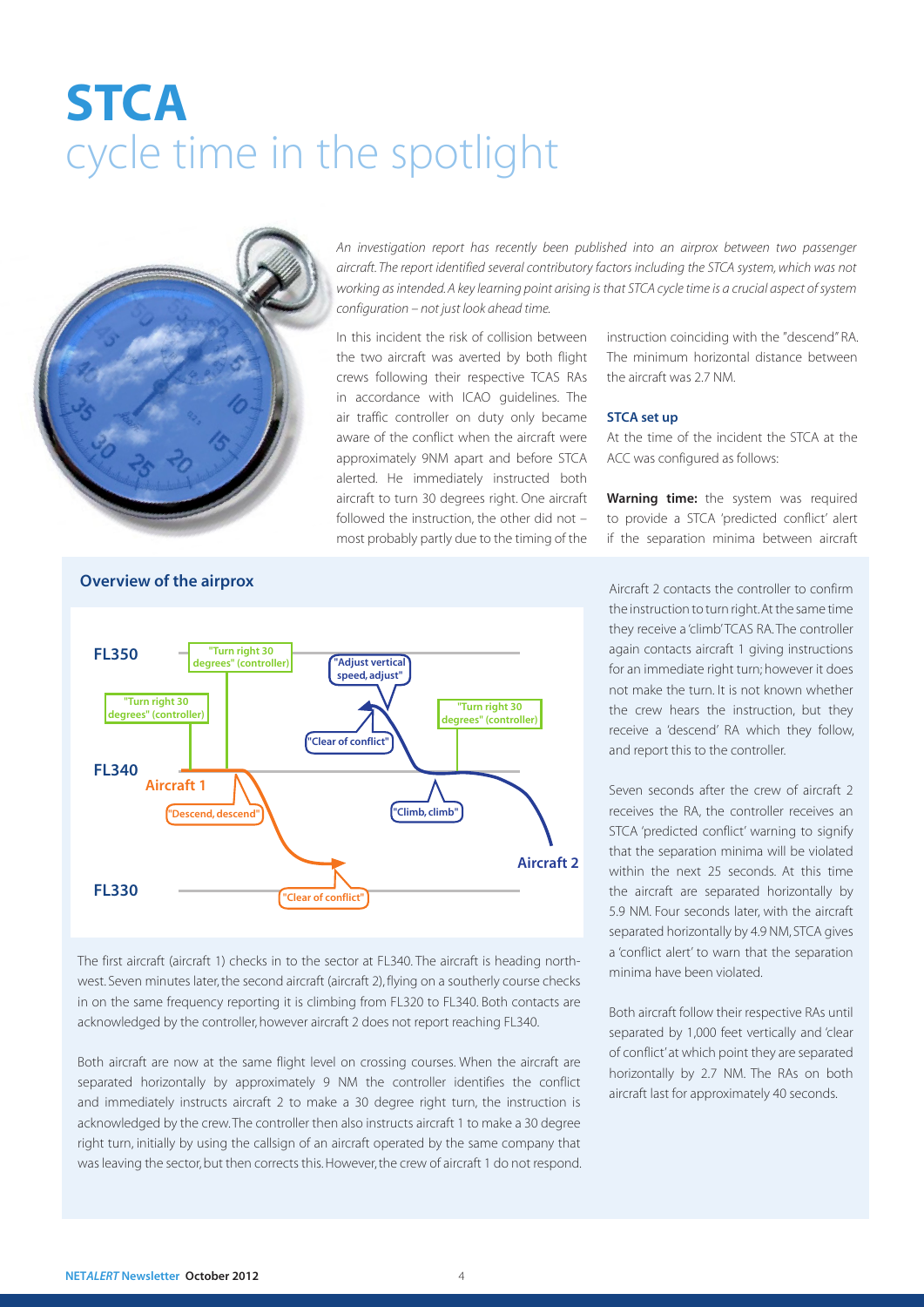### **STCA** cycle time in the spotlight

were predicted to be violated within 25 seconds. (STCA 'conflict alerts' were given if the separation minima had already been violated).

Look ahead time: the system was set up with a look ahead time of 40 seconds (i.e. any aircraft pairs with a predicted violation of separation within 40 seconds were transferred into a STCA filter for monitoring by STCA).

**STCA search algorithm:** The STCA search area had 6 sub-areas. The system took 5 seconds to search each of these areas for potential conflicts. Two of the sub-areas were TMAs and were searched twice in each cycle. This meant that it took 40 seconds to search all "8" areas (i.e. there was a 35 second period in every 40 seconds where the airprox area was not being searched for potential conflicts) (see diagram on the right).

35

#### Combined effect of STCA parameters

The combination of search algorithm, look ahead time <sub>30</sub> and warning time raises the possibility that controllers could be provided with notifications of STCA alerts less than 25 seconds before a loss of separation was predicted to occur. This is shown in the simple example below which illustrates that assuming the speed, altitude and Area 6 Area 7 25

STCA Cycle Time Elapsed time (seconds)



#### Combined effect of STCA parameters – a simple example



■ **T0 to T0+5:** Area 1 is searched. The two aircraft in question are predicted to have a loss of separation in 45 seconds at the end of the search. As this is greater than the 40 second look ahead time the pairs are (correctly) not placed into the STCA filter.

■ T0+5 to T0+40: During this time STCA is not searching area 1. However:

■ At T0+10 the aircraft are predicted to violate the separation minima within 40 seconds. However as area 1 is not being searched

by STCA the aircraft would not be added to the filter for monitoring. ■ At T0+23 the separation minima between aircraft are predicted to be violated in 25 seconds. However as the pair have not been transferred to the filter for monitoring by STCA, no alert is provided to the controller.

**T0+40:** STCA starts to search area 1 again. The aircraft are found to be 5 seconds away from a loss of separation so an alert is given to the controller.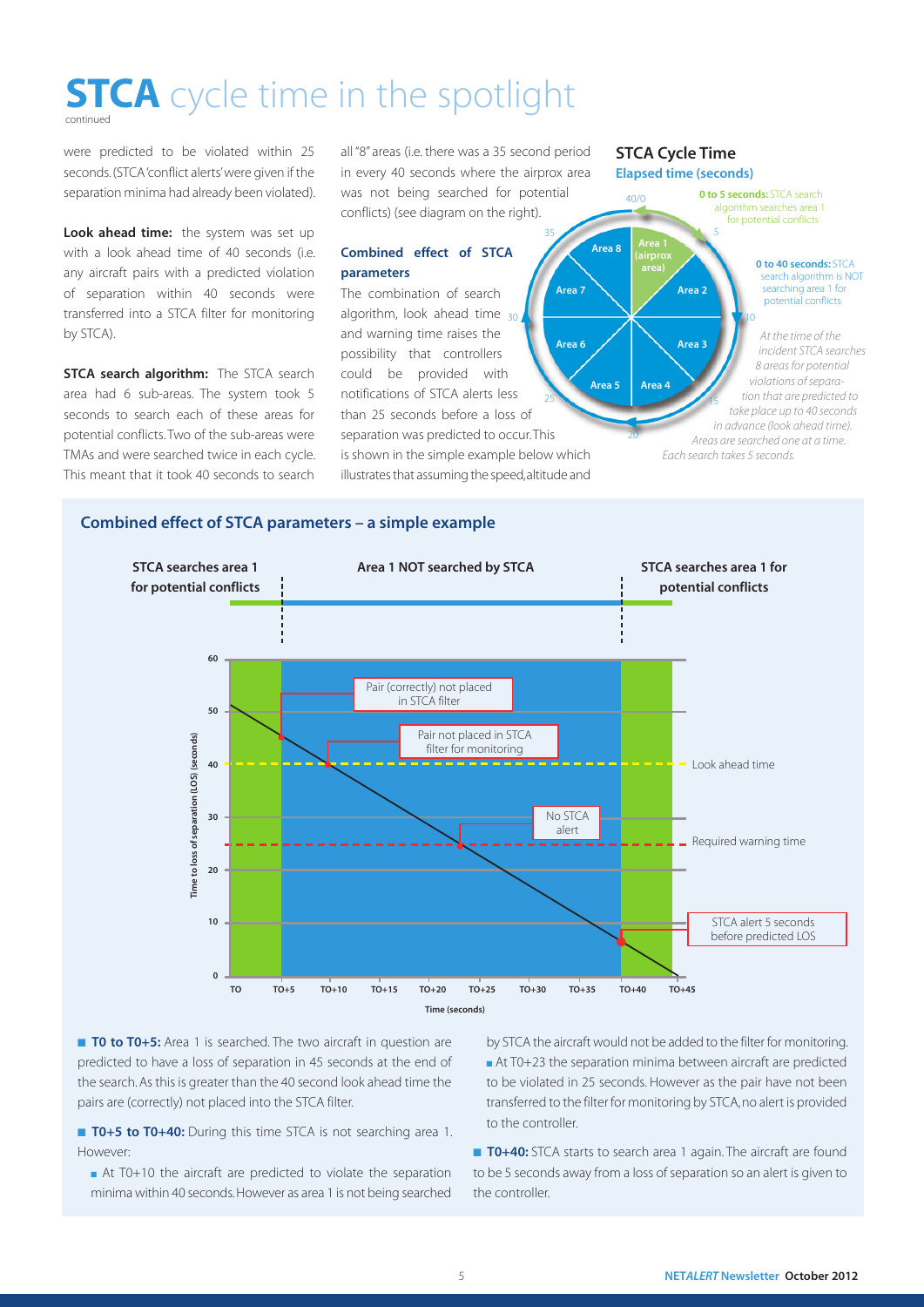## **STCA** cycle time in the spotlight

heading of both aircraft remained constant, the controller would not be provided with an alert until 5 seconds before the loss of separation was predicted to occur (i.e. the 25 second warning time requirement is not met).

#### System changes

One STCA action arising from the incident was that the 'look ahead' or 'predicted ahead' time for the STCA system involved was increased from 40 seconds to 70 seconds. However, with a 40 second cycle time still in place, this measure is only adequate in situations where both aircraft do not manoeuvre during the cycle time.

The effect of heading changes on conflict timing was clearly demonstrated in the incident investigation report (see Convergence Point Analysis text box opposite) and similar effects occur in both horizontal and vertical speed changes. Therefore, cycle time is the real problem to solve.

#### Learning points from the incident

■ Check your STCA system configuration – particularly look at cycle time (also known as Course Filter interval or Search Algorithm interval). The cycle time should be in the region of 5 seconds – not 40 seconds as in this incident.

■ Look also at how search areas are defined. In this incident, TMA areas were searched more frequently than ACC areas – leaving the ACC area in question particularly vulnerable.

■ Warning time is variable depending on your operational environment. In this incident the warning time target was 25 seconds, but in reality the controller had only 5-9 seconds warning. Run some tests (ideally using reference scenarios) and monitor the impact on warning time – particularly for 'predicted conflict' messages. Are you getting predicted conflicts before the actual conflict message? If not, your cycle time may be too long.

■ If you are dealing with a legacy STCA system, check the system capacities and limitations and whether simple system upgrades are available.

#### STCA cycle time & coarse filter

STCA processing occurs periodically. This may be a regular cycle time (e.g. 4 seconds) driven by system track updates, or driven by a surveillance update of the system track.

On each STCA cycle all system tracks in the STCA search area are introduced to the coarse filter. The purpose of the coarse filter is to find pairs of system tracks that are of potential concern and that require further processing.

The coarse filter takes the current system track vectors and calculates whether the aircraft could potentially come into conflict within a certain prediction time. For a track pair to pass the coarse filter, a potential conflict must be detected in both the lateral and the vertical dimensions, although the lateral and vertical conflicts do not necessarily have to occur at the same time.

Pairs of system tracks that are not predicted to come into conflict are eliminated at this stage, and hence much unnecessary processing is avoided – particularly critical in the past when computers were less powerful.

Tracks for which a potential conflict could occur are subject to further processing by the fine filters (for example linear prediction or turning filters). Subject to processing against the parameters used by the fine filters, an alert for these tracks may or may not be generated.

 $\frac{10}{350}$ 

#### Convergence point analysis

As part of the investigation, the convergence point of the two aircraft, where one aircraft (AC1) changes its heading and the other (AC2) does not, was analysed. This was done to assess what the change in heading would mean if TCAS had not been active, and if the aircraft had not changed altitudes. The conclusions show that because only one aircraft followed the heading instruction, from the horizontal perspective it actually brought the aircraft closer together.

| AC1 magnetic heading    | AC1 will pass in front of | AC2 time and distance to |
|-------------------------|---------------------------|--------------------------|
| changes in degrees      | or behind AC2             | the convergence point    |
| No course change (305°) | Front                     | 20 seconds (2 NM)        |
| 7° right (312°)         | Front                     | 11 seconds (1.1 NM)      |
| 12° right (317°)        | Front                     | 3 seconds (0.3 NM)       |
| 13° right (318°)        | Front                     | 1 second (0.1 NM)        |
| 15° right (320°)        | Behind                    | 3 seconds (0.3 NM)       |

ลัด

 The table shows the estimated effect of horizontal course changes for AC1 as it gradually changed its heading, by approximately 1 degree per second.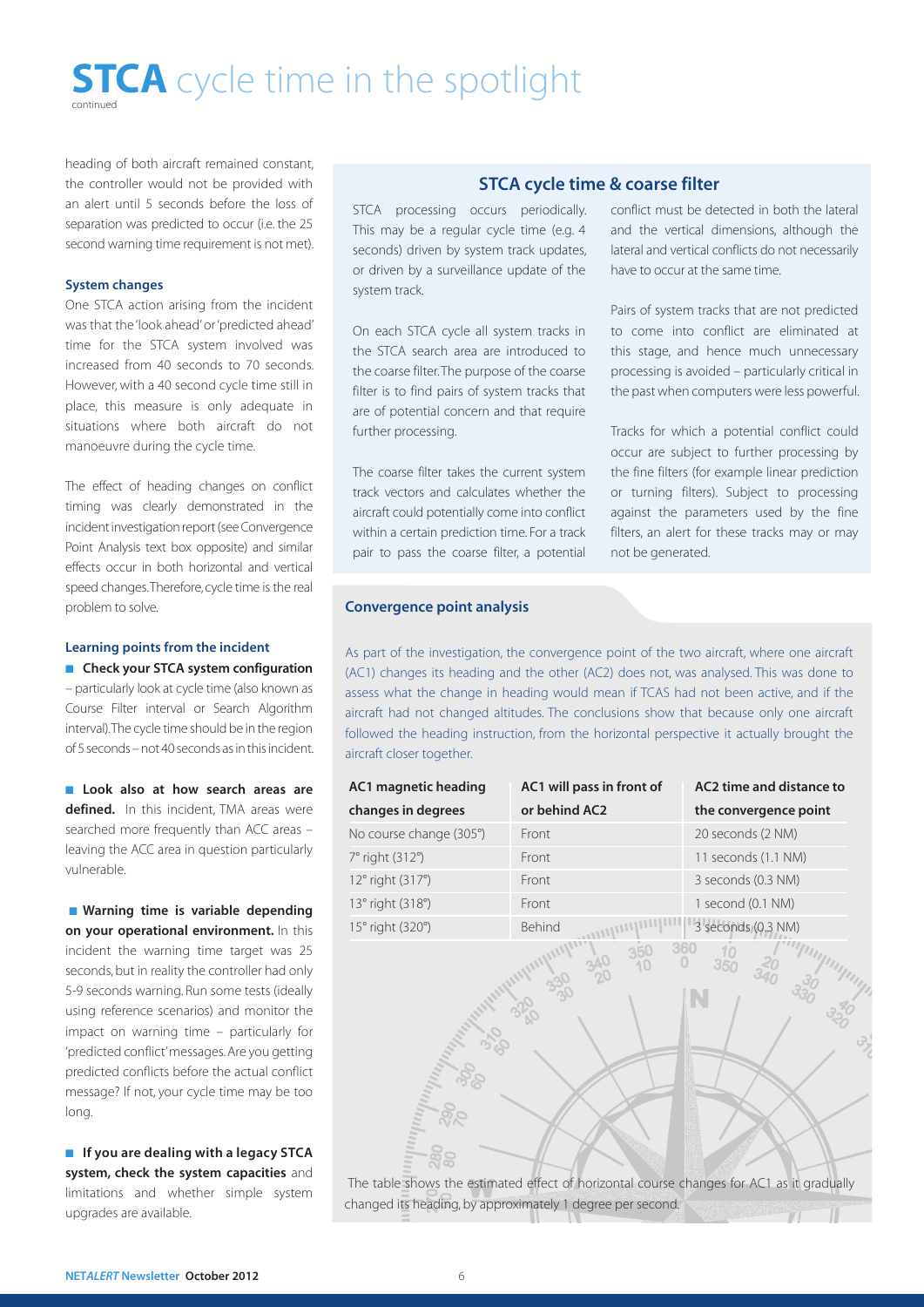### Multi-hypothesis predicting STCA alerts in the vertical dimension

*Multi-hypothesis is about taking account of the most likely trajectory of an aircraft but not ignoring the possibility of other trajectories being followed. Below we explain how it can be applied in the vertical dimension.*

#### Is multi-hypothesis new?

The concept itself is not new and the technique has been employed in the horizontal prediction elements of STCA systems at least since the late 1980s. For example, if one aircraft starts to manoeuvre towards another the linear (straight-ahead) prediction filter can be slow to provide an STCA alert. Therefore, in addition to the usual linear prediction, some STCA systems simultaneously use some form of turning prediction which activates when an aircraft is detected as turning by the tracker. This is multi-hypothesis (for further information on turning predictions see the 'STCA in the TMA' article in NET*ALERT* 12).

More recently, multi-hypothesis is also used in the vertical dimension. In this dimension, multi-hypothesis is very powerful. It allows ANSPs to significantly reduce the STCA nuisance alert rate by using the Cleared Flight Level (CFL), yet still gives some degree of level-bust protection.

#### Using CFL to reduce nuisance alerts in the vertical dimension

Many STCA systems provide the option to use the CFL when it is input by the controller. In configuring the basic STCA parameters, the ANSP often has a choice either to use the CFL, or to ignore the CFL.

In STCA, many nuisance alerts may be generated when aircraft are converging vertically, but are in fact cleared to different

safely separated flight levels. Therefore, the advantage of using the CFL in STCA is that STCA can take the cleared levels into account, recognise that there is no actual conflict when the aircraft are safely cleared, and thereby reduce the nuisance alert rate quite significantly (see Figure 1). Conflicts that might exist at the CFL are detected early but conflicts that might exist (in this example of a descending aircraft) below the CFL are only detected after the CFL is busted. Dependent on the vertical rate, the remaining time to resolve the conflict may be very limited and TCAS may already have issued an RA.

#### Not using CFL to predict level busts

For STCA systems that don't use the CFL (see Figure 2), the late alert in the case of level bust is no longer an issue. However, a high nuisance alert rate will either have to be tolerated or the STCA parameters reduced so that the general warning time provided to the controllers is not as long as one would really wish.

#### Multi-hypothesis – best of both worlds

In systems where multi-hypothesis can be used in the vertical dimension, STCA can make two vertical predictions where it would previously have made just one (see Figure 3).



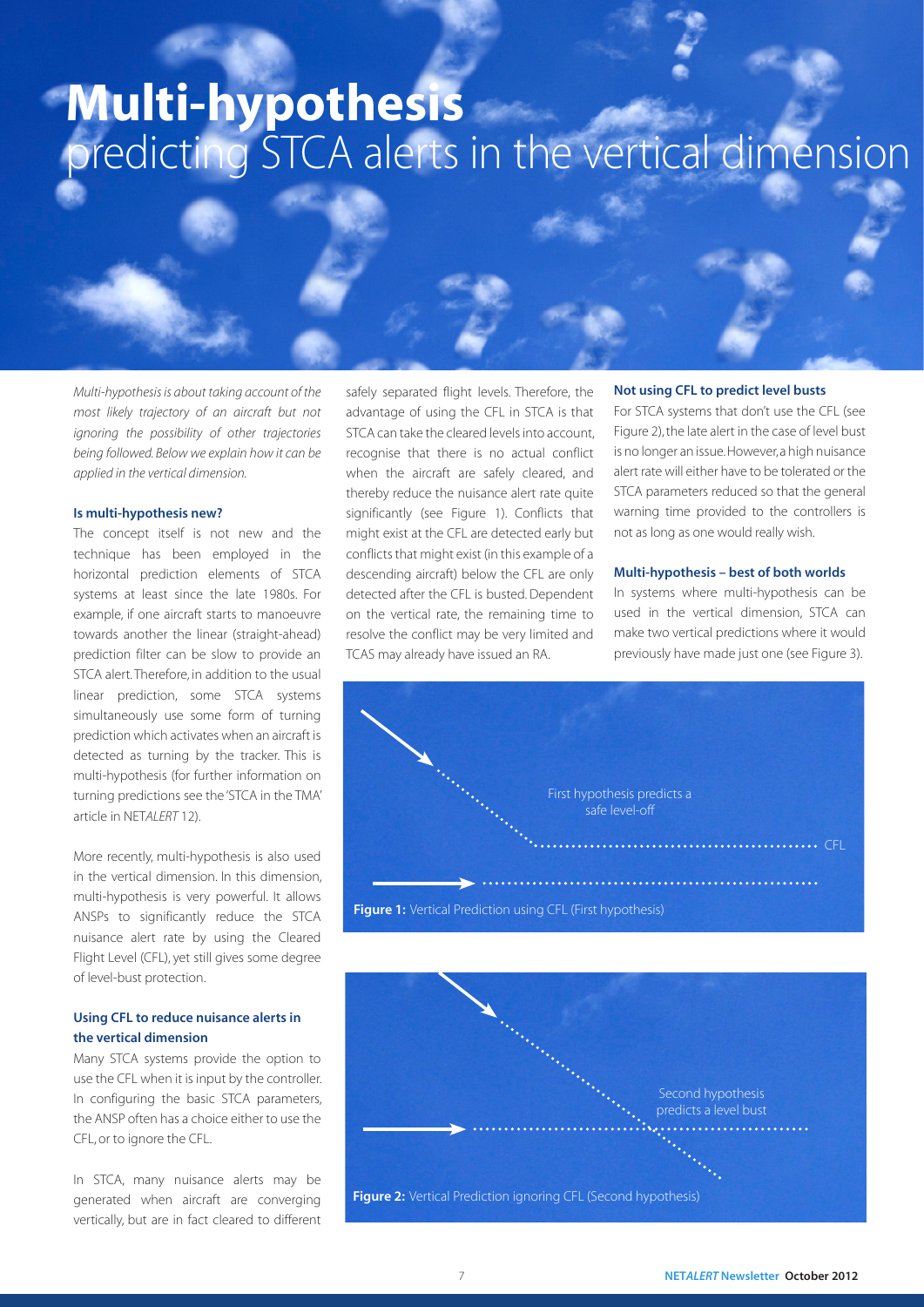# Multi-hypothesis

#### predicting STCA alerts in the vertical dimension continued

■ Using CFL to reduce nuisance alerts in the vertical dimension: The first vertical prediction assumes that the CFL will be adhered to. Because this is a more likely outcome, the ANSP can afford to set the horizontal parameters wider to obtain optimal protection.

■ Predicting level busts: The second vertical prediction ignores any input CFL. It is a backup hypothesis which protects against levelbusts. The likelihood of a level bust is quite small and the consequence of using wide STCA parameters would be a large nuisance

alert rate. Therefore the ANSP must set reduced STCA parameters for this hypothesis. The key points are that the ANSP must set narrower/smaller parameters for the hypothesis that ignores the CFL, and must also accept the fact that it will therefore only protect against the more serious predicted level-busts (where horizontal separation is predicted to be significantly eroded).

#### How easy is it to implement multihypothesis?

Depending on how your STCA system



currently works, multi-hypothesis in the vertical dimension might in fact be quite easy to implement.

If the STCA system has the option to use (or not to use) the CFL by a parameter switch, then implementing multi-hypothesis should be reasonably straight forward. With this option all 'predicting' filters need to have two instances. The first instance of each filter will always use the CFL, the second instance will never use the CFL. Key parameters for each filter have to be independent. So if, for example, there is one parameter called 'Linear PredictionLateralSeparation', then there must be another parameter defined for the second instance of the filter 'Linear Prediction LateralSeparation2ndHypothesis'. The second hypothesis filter parameters must be set to smaller/narrow values than the first hypothesis in order to make the multihypothesis technique worthwhile.

Similarly, true multi-hypothesis in the horizontal plane should also use two sets of parameters.

. . . . . . . . . . . . . . . . .

## Safety nets at the 12th ICAO Air Navigation Conference (AN-Conf/12)

In just a few weeks AN-Conf/12 will consider the SPIN-originated European action paper on compatibility of safety nets. The paper outlines the opportunities for reducing incompatibilities, which fits with the aim of the conference to achieve consensus and commitment for a harmonised global air navigation system.

#### The paper invites the conference to:

■ Request ICAO to develop an ICAO Manual for Ground-based Safety Nets; this could be based on the specifications and guidance material already developed in Europe. Publication of such material in an ICAO Manual would give further impetus to the



harmonisation process, both in Europe and the rest of the world. Harmonisation of STCA helps to make the overall system-of-systems behaviour more predictable.

■ Request ICAO to review the provisions related to ground-based and airborne safety nets in PANS-ATM (Doc 4444). For example, the responsibilities in case of no pilot report and non-compliance with the RA are unclear. Equally, no clear criteria exist to determine if and when other aircraft are affected. A review should remove ambiguity and take into account that ACAS RAs could be displayed to controllers.

■ Request ICAO to adopt a more holistic and coordinated approach towards developing Standards And Recommended Practices (SARPs) for future ground-based and airborne safety nets. The aim is to provide synergies and avoid duplication of effort in the quest for safety nets that are fit for purpose in the future environment of operations.